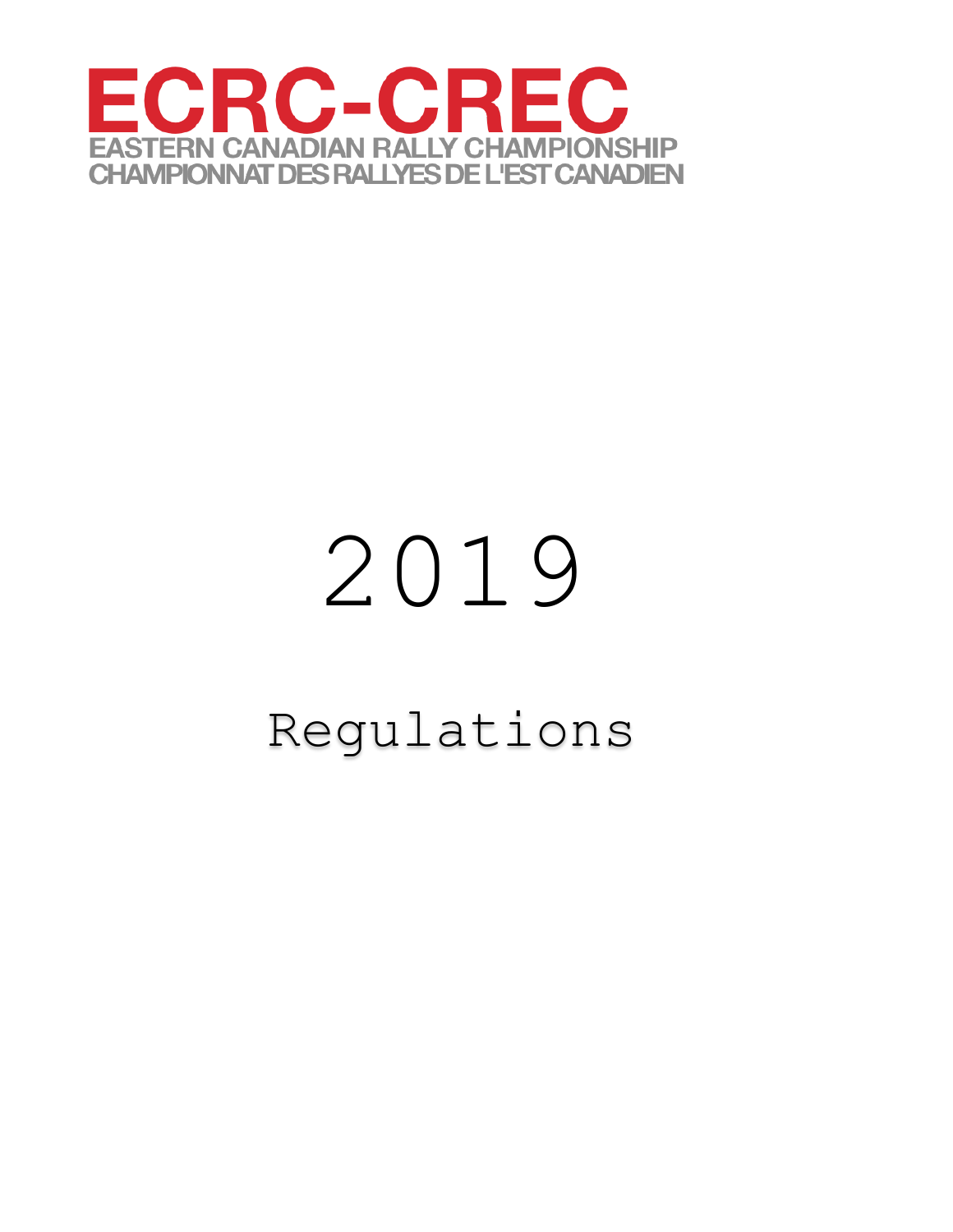# Eastern Canadian Rally Championship - ECRC

# **2019 Regulations**

For more information communicate with series registrar by email at [info@ecrc-crec.ca.](mailto:info@ecrc-crec.ca)

ECRC 2019 uses the results of 8 regional events held in the eastern part of Canada in order to establish a scoring among eligible participants at those events. If the status of an event listed in the championship is national and regional, the regional event is taken in account.

This Series is fully supported by Canadian Association of Rallysport (CARS) and all events are sanctioned by CARS and the appropriate regional association Rallye Sport Québec, Rally Sport Ontario or Atlantic Region Motor Sport.

### **Event List for 2019**

| <b>Date</b>                 | <b>Event</b>                                                                                                           | City (Province) / Club                                         |
|-----------------------------|------------------------------------------------------------------------------------------------------------------------|----------------------------------------------------------------|
| $\overline{1}$ - 2 February | Rallye Perce-Neige<br>www.rallyeperceneige.com<br>Cécrick Tanguay<br>info@rallyeperceneige.com                         | Maniwaki (Québec)<br>Club Rallye Perce-Neige                   |
| $3 - 4$ May                 | Lanark Highlands Forest Rally<br>www.lhfr.ca<br>Michael Koch<br>mpkoch@sympatico.ca                                    | McDonalds Corners (Ontario)<br>Motor Sport Club of Ottawa      |
| 28 - 30 June                | International Rallye Baie-des-Chaleurs<br>www.rallyebdc.com<br>Jean-François Guité 418-392-3544<br>info@rallyebdc.com  | New-Richmond (Québec)<br>Club Rallye Auto Baie-des-Chaleurs    |
| 13 July                     | <b>Black Bear Rally</b><br>http://www.mlrc.ca/blackbear/<br>Tyler Letovsky 416-602-5088<br>blackbear.organizer@mlrc.ca | Catchacoma (Ontario)<br>Maple Leaf Rally Club                  |
| 10 - 11 August              | Ledwidge Lookoff Forest Rally<br>http://www.lookoffrally.com<br>Cindy McCarron<br>info@lookoffrally.com                | Darthmouth (Nouvelle-Écosse)<br><b>Bluenose Autosport Club</b> |
| 5 - 7 September             | Rallye Défi<br>www.rallyedefi.com<br><b>B.Gilles Lacroix 450-475-8828</b><br>info@rallyedefi.com                       | Montpellier (Québec)<br>Club Autos Sport Défi                  |
| 18 - 19 October             | Rallye de Charlevoix<br>http://www.rallyecharlevoix.com<br>Samuel Tremblay<br>crdc@rallyecharlevoix.com                | Clermont (Québec)<br>Club Rallye de Charlevoix                 |
| 22 - 23 November            | Rally of the Tall Pines<br>www.tallpinesrally.com<br>lan Wright 416-606-5141<br>ian@tallpinesrally.com                 | Bancroft (Ontario)<br>Maple Leaf Rally Club                    |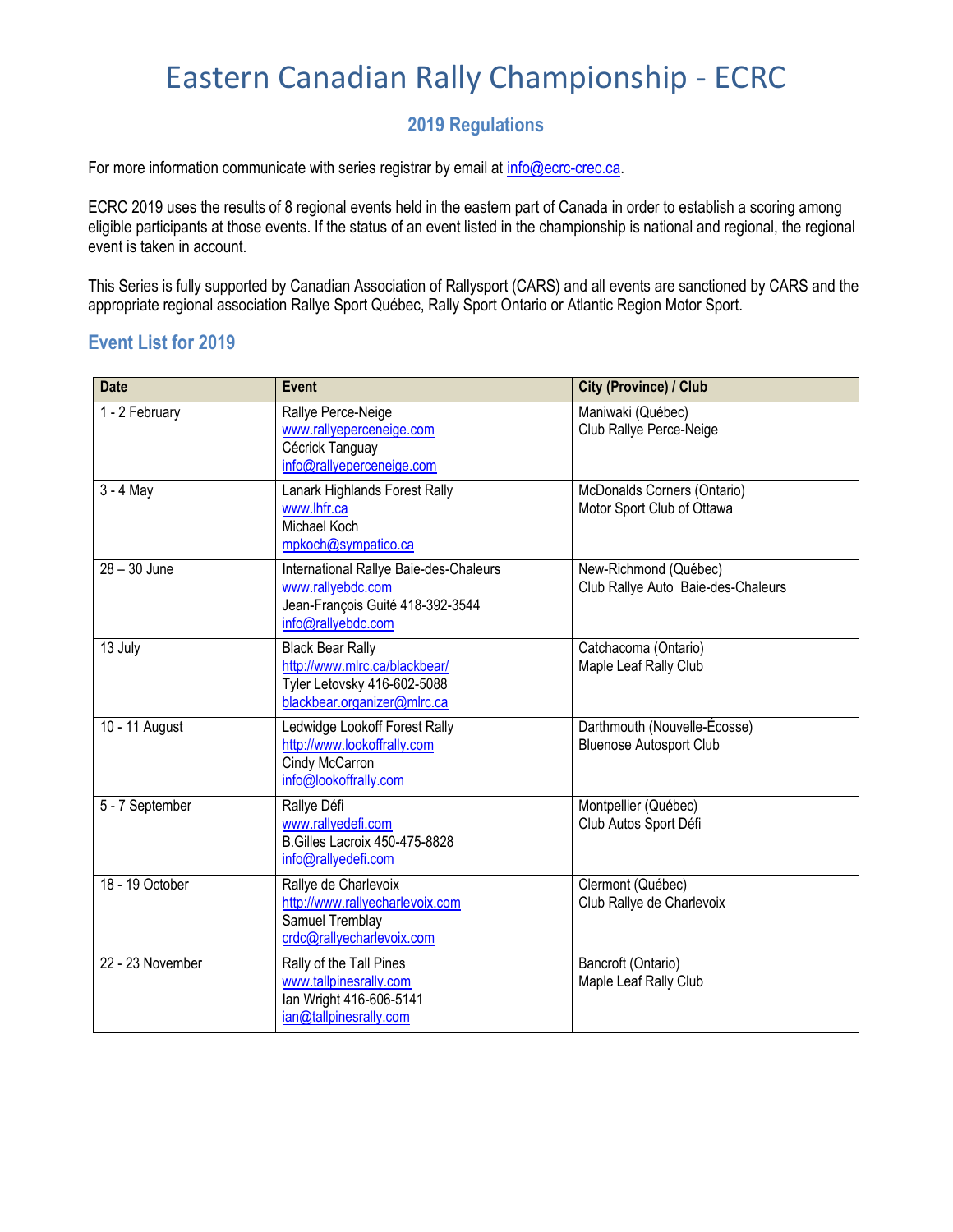# **Members of the committee**

Cédric Tanguay (Rallye Perce-Neige) Mike Koch (Lanark Highlands Forest Rally) Marc Dimock (Rallye Baie-des-Chaleurs) Tyler Letovsky (Black Bear Rally) Cindy Mc Carron (Ledwidge Lookoff Forest Rally) B.Gilles Lacroix et Louis Montpellier (Rallye Défi) Samuel Tremblay (Rallye de Charlevoix) Ian Wright (Rally of the Tall Pines) Clarke Paynter (Atlantic Region Motor Sports) [atlantic@carsrally.ca](mailto:atlantic@carsrally.ca) Simon Vincent (Rallye Sport Québec) [rsquebec@carsrally.ca](mailto:rsquebec@carsrally.ca) Daryl Malone (Rally Sport Ontario) [rsontario@carsrally.ca](mailto:rsontario@carsrally.ca)

Project coordinator: Alain Bergeron (Website updates)

All inquiry related to these regulations and their interpretation must be submitted to project coordinator who will submit the issue to the members of the committee. The inquiry must be submitted on written form at:

> *Alain Bergeron 103, Grenadiers Boischatel (Québec) G0A 1H0 Email: [bergeron.alain@oricom.ca](mailto:bergeron.alain@oricom.ca)*

# **Format of the Championship**

Number of events: 8 CARS regions: Quebec, Ontario and Atlantic Number of events that participants will count: All Minimum number of events started to be eligible to awards: 3

**Eligibility** 

Participant's eligibility:

- Drivers with speed factor lower than 85 who start any event part of the series.
- At events with multiple statuses (national and regional), the participant needs to enter the regional event indicated in the supplementary regulations for ECRC. If the participant enters only the national event, there will be no points awarded to this participant.

Vehicles' eligibility:

- Eligible vehicle classes are those defined in CARS regulation N.R.R 12: 4WD Open, 2WD Open and Production 4WD and 2WD. US Vehicles not in compliance with CARS class rules will not be eligible for Championship points.

Drivers who start their first ECRC event of the year with a speed factor of 85 or more are not eligible for this series. Drivers who improve their speed factor at 85 or more part way through the year retain their eligibility until the end of the competition season.

There is no registration procedure to be part of the championship.

# **Classes**

A standing will be established for:

- a) Overall driver and co-driver (all classes combined)
- b) Overall 2WD driver and co-driver (all 2WD classes combined)
- c) P4WD driver and co-driver
- d) P2WD driver and co-driver

# **Registration fees to championship**

No registration fees will be asked of participants.